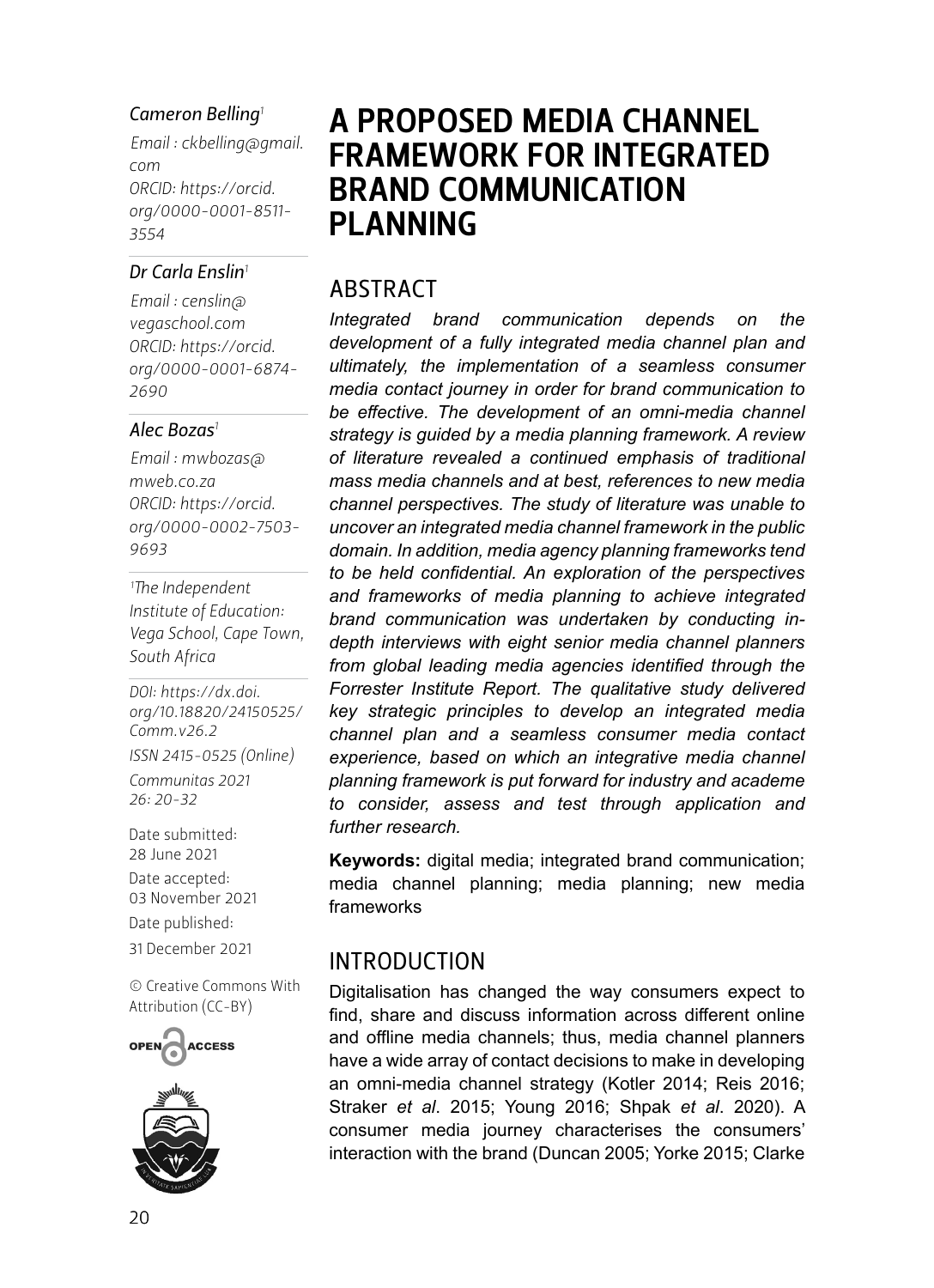2014) and guides the media channel planner in understanding how the process of media channel integration can be achieved through the implementation of media contact points (Edelman 2015; Young 2016; Laurie & Mortimer 2019). A media planning strategy requires a balance of new and traditional media channels to provide the consumer with a seamless experience within the envisaged media journey (De Vries *et al*. 2012). Thus, integrated brand contact planning is seen as the process to deliver a cohesive consumer experience at every media contact point and it comprehensively leverages media channels through an integrated consumer media journey to sustain and grow the brand (Kotler *et al*. 2013; Rana 2015; Mosca & Casalegno 2020). Media channel planning naturally finds itself in a constant state of evolution as new media channels emerge in the media channel spectrum (Yorke 2015; Clarke 2014).

### INTEGRATED MEDIA CHANNEL PLANNING

The development of an omni-media channel strategy in media planning is generally guided by a media planning framework. As a graphic illustration of a planning process a framework simplifies complex concepts, constructs, variables, operational definitions and propositions into comprehensible states and relationships (Castronovo & Huang 2012; Hadjicharalambous 2013; Huang *et al*. 2014; Kannan 2017). Frameworks have existed within brand communication since the advent of modern advertising to guide industry professionals in decision-making and planning processes (Killian & McManus 2015). For example, the emergence of niche marketing in the early 1960s introduced Agostini's (1961) widespread brand reach construct, the media mix framework (Belch & Belch 2008), and evolved constructs such as media channel relevance, media channel engagement and media channel timing (Lane *et al*. 2011; Kosterich & Napoli 2015; Katz 2016; Rubtcova & Pavenkov 2019). It is noted that a media planning framework should not be rigid but instead provide the foundation for the media channel planner to form a solution for integration with their brand contact plan. The value of a framework therefore lies in its efficiency to assist media channel planners to make informed and cohesive strategic decisions (Dias *et al*. 2013; Velasquez & Hester 2013; Maity & Dass 2014).

The review of existing published frameworks of media channel planning reveals a continued emphasises of traditional mass media channels. Frameworks have at best adapted to new media channels, instead of developing an integrated omni-media channel perspective that encompasses new media channels and enables integrated planning (Sissors & Baron 2010; Mirzabeiki & Saghiri 2020). Authors forewarn that the mere incorporation of new media channel options within existing media channel frameworks potentially leads to fragmented brand contact thinking and media channel planning, causing inconsistencies in the brand voice (Benady 2014; Newman 2014; Matthews 2015; Pagani *et al*. 2019).

The challenge with integrated brand communication, as several authors note, is that it is both a construct and a planning process. A media channel planner has to consider all brand communication needed in an integrated approach, ensuring what has become known as the "one-voice, one-look approach" to how a brand is presented across a myriad of media channels (Kotler *et al.* 2013; Huang *et al*. 2014; MacInnis *et al*. 2015).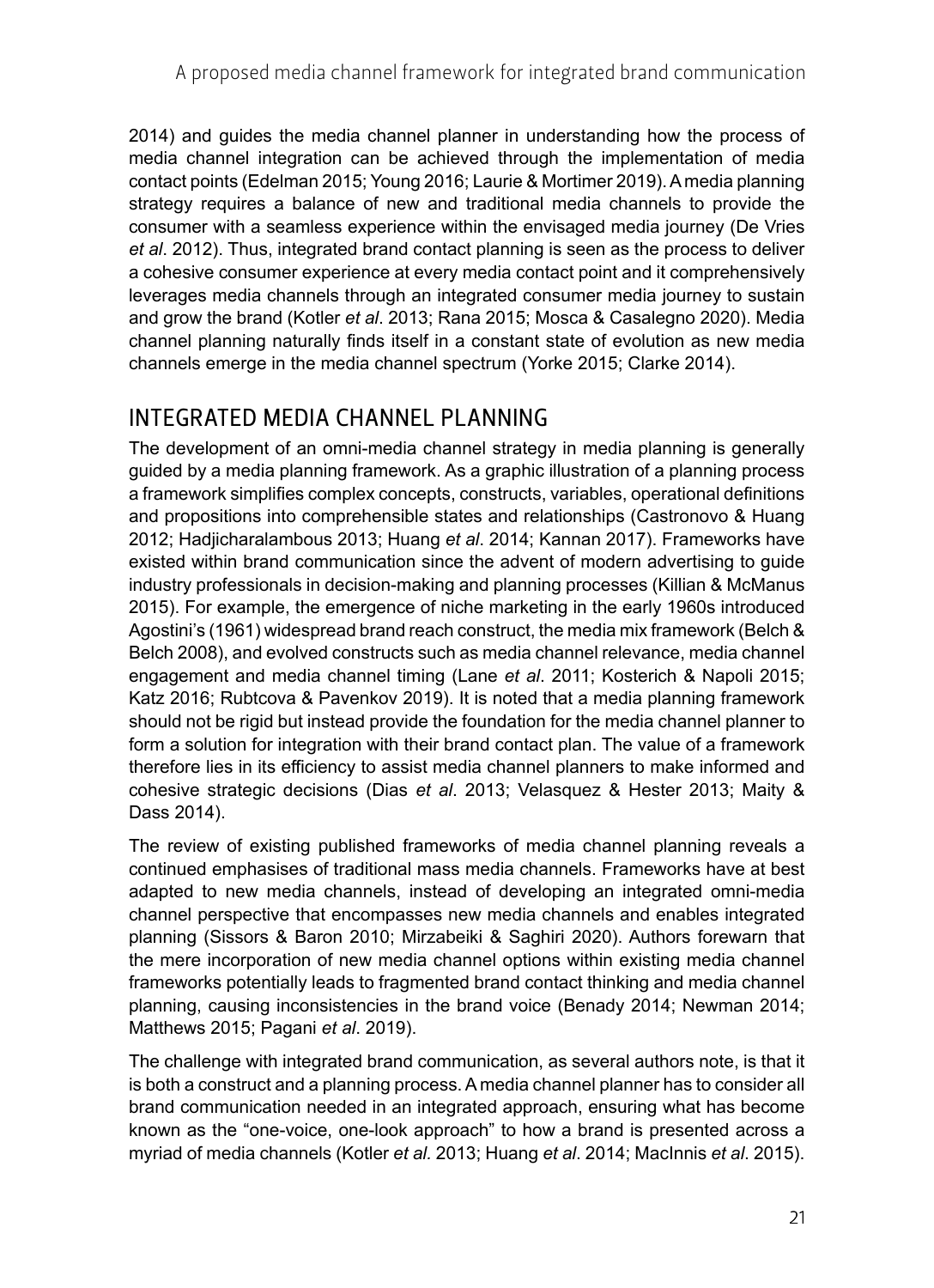Despite a wide search, the literature review was unable to find any existing framework that guides integrated media channel planning in the public domain. The review of literature also reveals that media agencies often adapt "public" media planning and media channel planning frameworks to develop proprietary media channel planning frameworks, which provide the media agency with a competitive advantage in the field (Mulhern 2009; Koekemoer 2014; Gálvez 2020).

# Media channel planning frameworks

Three leading global advertising agencies contributed to the development of the concept of integrated brand communication and, by implication, media channel integration (Subramanian 2015). In 1985, the Ogilvy Group developed the concept of "Ogilvy Orchestration". This concept provided prospective clients with a complete advertising spectrum through the coordination of all services the agency had on offer; it coined the phrase "many instruments and voices to form one big sound" (Hackley & Hackley 2015). Consequently, other agencies saw the need for integration and specifically for their departments to work together in order to overcome silo-thinking and planning operations. Even earlier, in 1972, Young and Rubicam spoke about the "Whole Egg", while TBWA developed their framework of "Connection Strategy" (Kotler 2012). This was the start of integrating departments and other external agencies into a unified full-service agency that could develop an integrated brand communication framework (Frost 2015; Hepp *et al*. 2015; Kotler 2014; Straker *et al*. 2015; Gálvez 2020).

Today media channel planners strive to integrate a host of online and offline media channels to guide consumers through a consumer media journey (Kapferer 1993; Sissors & Baron 2010; Young 2014; Subramanian 2015; Katz 2016; Dasgupta & Grover 2019), and to deliver a cohesive brand experience of both traditional and new media channels (Armstrong 2009; Fuxman *et al*. 2018; Demmers *et al*. 2020). However, it seems that media channel planning frameworks merely provide a starting point for media channel planners in the allocation of media channels and lack an approach that facilitates the integration of new and traditional media (Kotler *et al.* 2013; Schultz 2014; Huang *et al.* 2014; MacInnis *et al*. 2015; Young 2016; Shpak *et al.* 2020). This study could not find a media channel planning framework in the "public" domain that incorporates both online and offline media channels across the consumer media journey, which enables and supports cohesive brand communication. The literature review also affirmed that a disconnect of the brand message often occurs when brand messages move from one channel to the next (Newman 2014; Young 2014; Wayne 2017; Gálvez 2020).

It must be noted that the development and introduction of new media channels will always result in new additions to a media channel planner's spectrum; thus, planning frameworks should be able to accommodate an evolution in media channels and contact points. This research was motivated by the need for an integrated media channel planning framework to guide media planners in connecting both online and offline media channels in order to maintain the brand message across multiple channels (Demmers *et al*. 2020). Such a framework would need to consider the integration of media channels in relation to media contact points; the segmentation of media contact points to specific phases in the consumer media journey; and the inclusion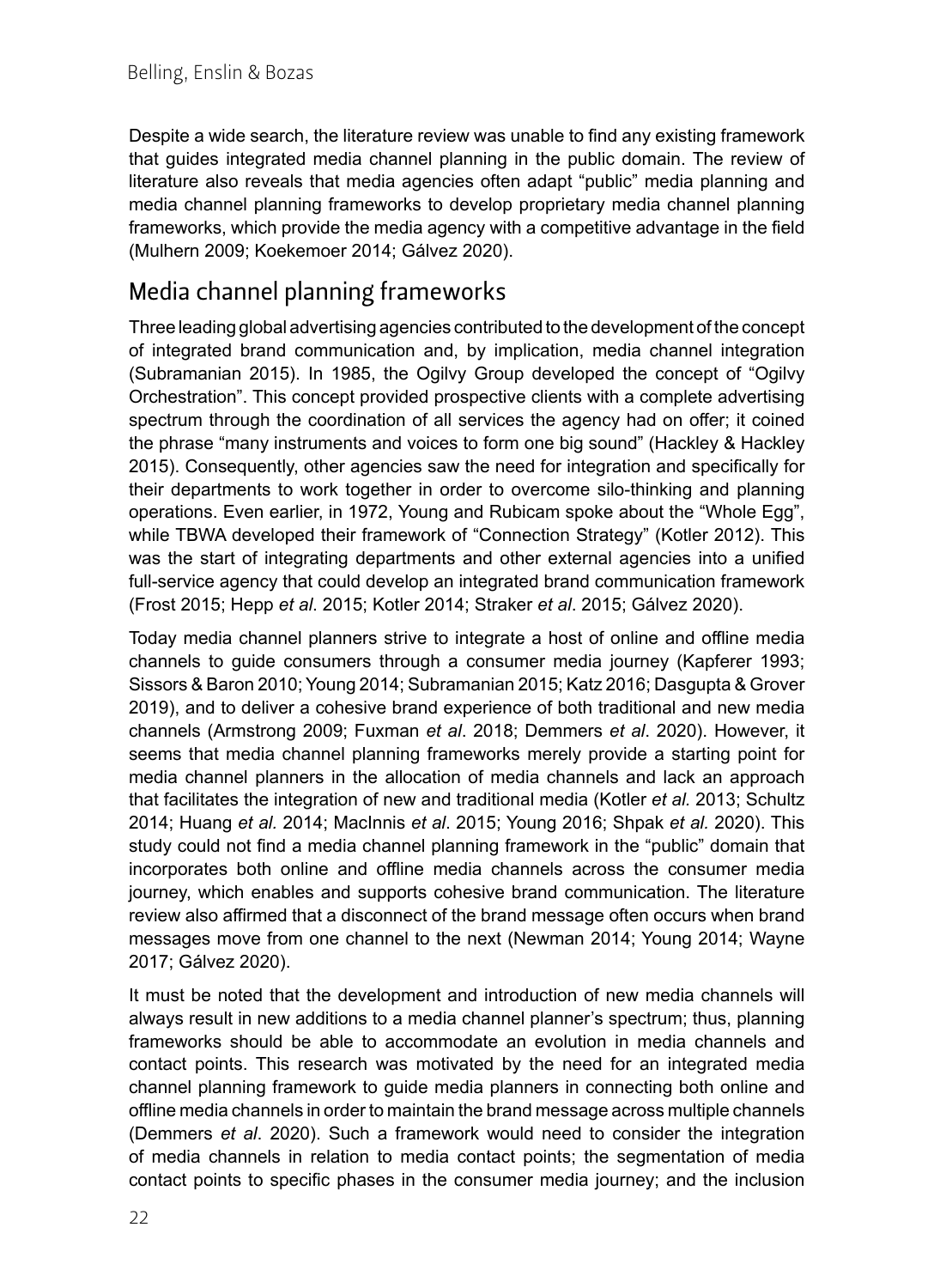of both traditional and new media channels in the consumer media journey. As such, the introduction of a media channel planning framework to the "public" domain could contribute to integrative media channel planning, but also receive continuous input from practitioners and academics in order to serve a purpose (Rana 2015; Katz 2016; Wayne 2017; Chen & Xing 2019).

## RESEARCH METHODOLOGY

The exploratory and interpretivist research study revolved around three core questions in the development of a media channel planning framework:

RQ1: What media channel planning perspectives and frameworks support integrated brand communication?

RQ2: How are media channel planners incorporating new media channels in the development of integrated media channel frameworks?

RQ3: What media channel planning frameworks are media channel planners using to develop integrated brand contact plans?

A purposive sample was selected from Forrester Global Media Report, an international report consolidated from an independent consulting firm. This provided an unbiased source of media agency review criteria to determine the population and sample for the study (LoGrasso 2016). The aim was to collect the perspectives of senior media planning professionals who would have valuable insights into media channel planning constructs and frameworks for the development of cohesive brand contact plans (Saunders *et al*. 2012).

The Forrester Global Media Report tracks 34 leading media agencies across multiple regions and is based on comprehensive media services, global presence, activation capabilities and market share. It is compiled quarterly as opposed to other media agency reports that reflect an annual period. This was an important consideration as external factors cause the media landscape to change frequently, which encourages leading media agencies to remain continuously relevant in their planning practices. A quarterly review of media agencies assisted in identifying the media agencies that keep abreast of the media channel planning environment. The Forrester Global Media Agency Report Q3 2018 was selected to identify the sample of global media agencies and senior media planners, managers or directors who participated in this study. The sample provided a rich mix of global perspectives on media planning agency decisionmaking tools, techniques and frameworks within media channel planning.

The perspectives of senior media channel planners were explored through in-depth interviews and thereupon through sound-boarding iterations of the proposed integrated media channel planning framework. Interview saturation was reached at interview number eight (Saunders *et al*. 2012; LoGrasso 2016) with senior media planners, managers or directors from eight of the leading media agencies identified in the Forrester Global Media Agency Report Q3 2018. The names of the agencies and the participants are confidential and have been coded to ensure their identities remain anonymous.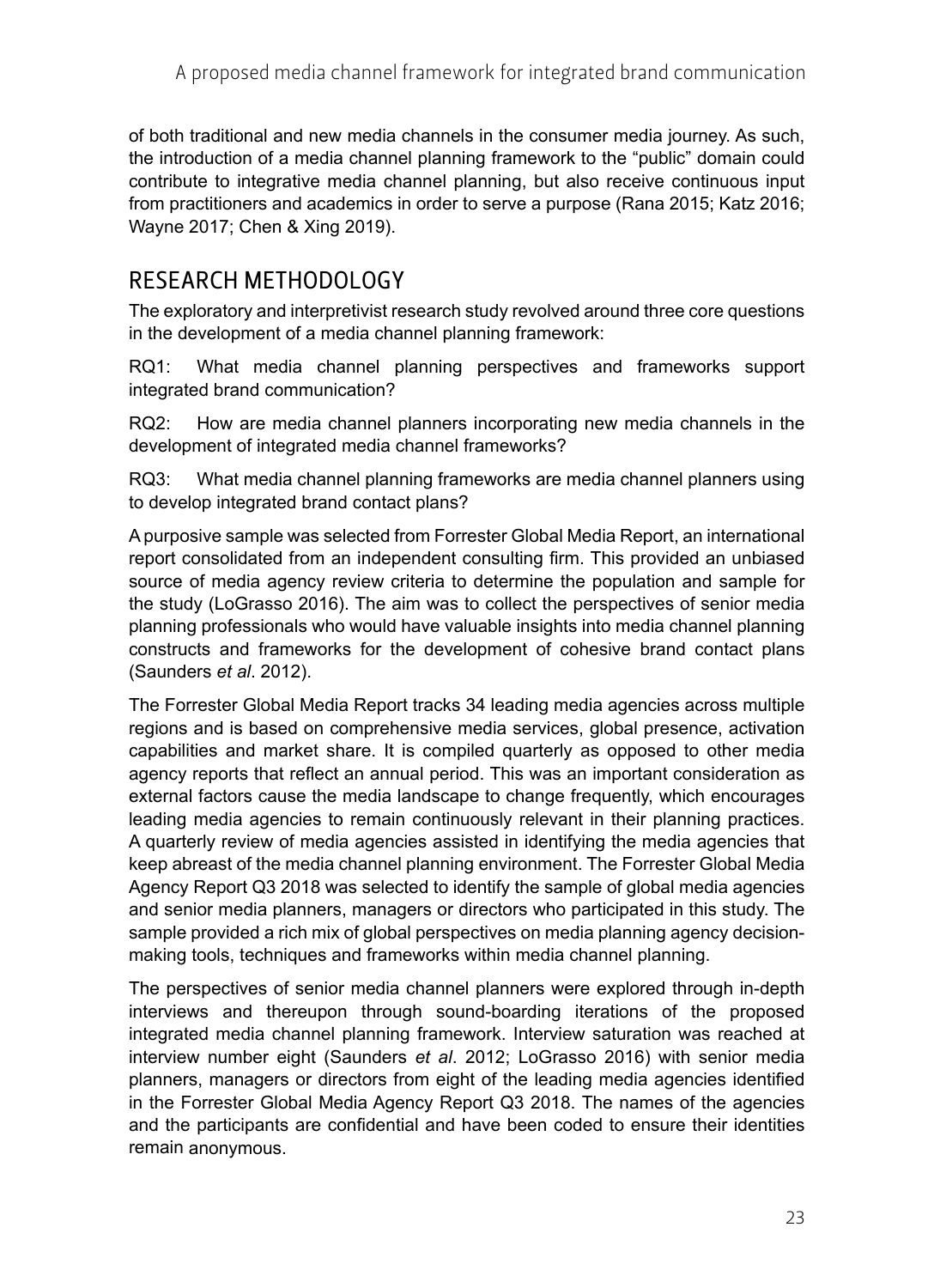# ANALYSIS, FINDINGS AND ITERATIVE REVIEW

Thematic analysis was utilised in the data analysis and it produced five core themes and seven interrelated subthemes.

#### **TABLE 1**: HIERARCHICAL VIEW OF THEMES AND SUBTHEMES OF

| THE PRIMARY STUDY |  |
|-------------------|--|
|-------------------|--|

| <b>Core themes</b>                             | <b>Subthemes</b>                                                                         |
|------------------------------------------------|------------------------------------------------------------------------------------------|
| Integration $-$                                | Integration is built through media                                                       |
| creates a seamless brand experience            | contact points                                                                           |
|                                                | Integration is delivered through<br>consumer media journeys                              |
| Planning -<br>Embodies media-neutral decisions | Biased media mixes prevent the<br>balance of media channels in the<br>brand contact plan |
|                                                | Consumer need for information is<br>delivered through relevant contact<br>points         |
| Perspectives –                                 | Media channel planners' experience                                                       |
| Professional perspectives influence            | to integrate is based on prior                                                           |
| decision-making                                | learnings                                                                                |
| Frameworks -                                   | Planning requires the balance of                                                         |
| Use in media agencies                          | purposeful media channels                                                                |
| Media contact points -                         | Brand engagement requires                                                                |
| Relevance to overall media channel             | consumer centric media contact                                                           |
| plan strategy                                  | points                                                                                   |

### Key insight 1: Integration − creates a seamless brand experience

Most of the participants shared the notion that integration is a challenge across media agencies. While the goal is for media channels to be interconnected, interdependent and transparent, it is not always achieved through media channel frameworks. The subthemes indicated that integration is delivered through cohesive consumer media journeys and that integration can be built from media contact points. Participant 4 stated, "New channels are constantly added to our media landscape. Clients want to try them out but do not consider the goal or objective of using a new channel."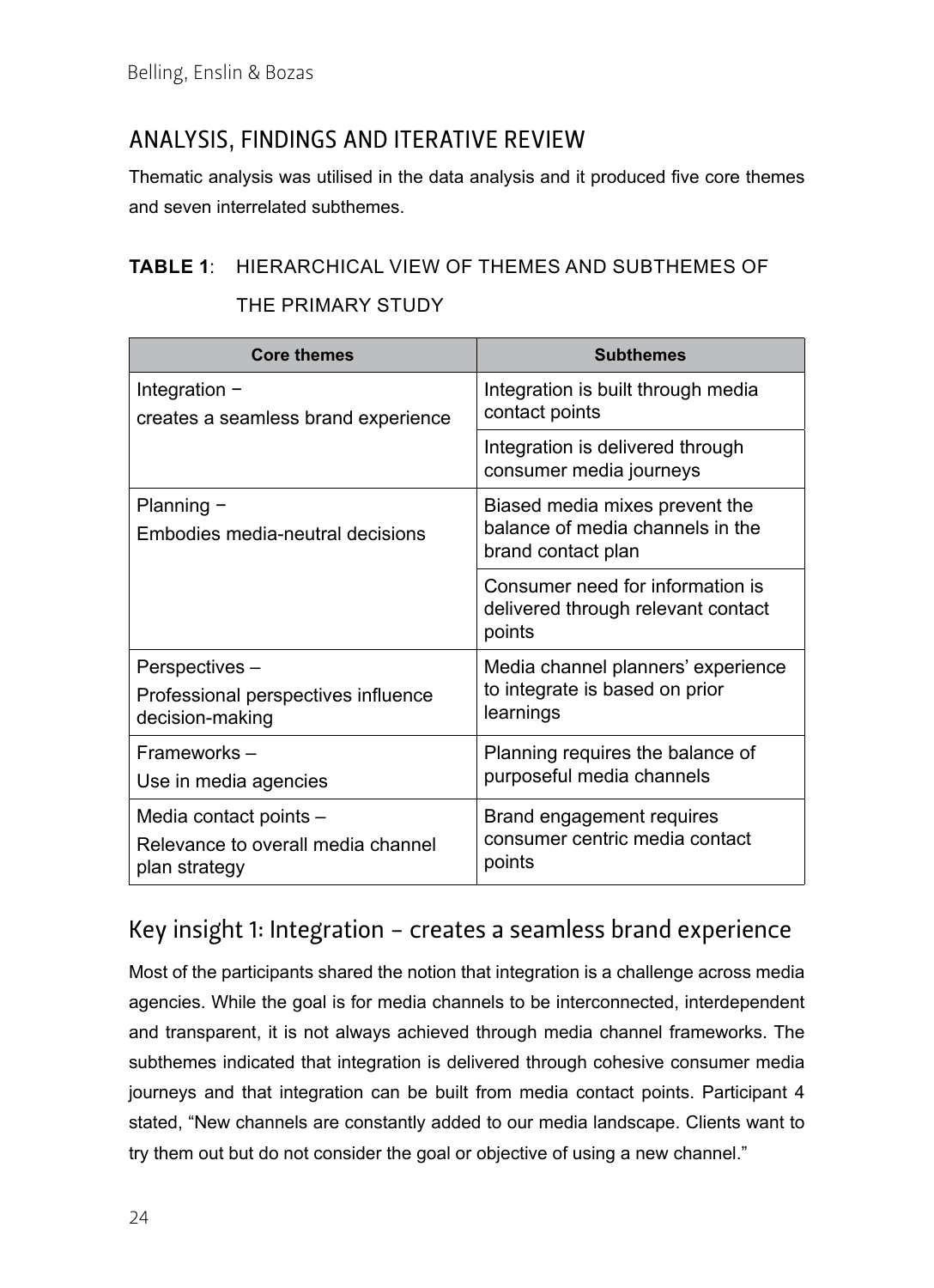# Key insight 2: Planning − embodies media-neutral decisions

Several of the participants shared the notion that a seamless brand experience starts at the planning phase. Media-neutral decisions allow for a non-biased approach to media channel selection and, in turn, non-biased contact points as seen through the subthemes of unbiased media mixes that prevent a balance of relevant and meaningful media channels within the brand contact plan. Participant 7 mentioned that media agencies that are integrated within creative agencies often yield a better result due to the closeness of the relationship between both agencies, as the review of literature indicates, would produce a better collaborative working relationship. "By taking on the client's interest in channels will often lead to a disconnected consumer journey," as mentioned by Participant 4. The second subtheme requires that the consumers' need for information is provided through relevant contact points.

#### Key insight 3: Perspectives – personal perspectives influence decision-making

The participants shared the notion that personal perspective can influence decisionmaking in media channel planning, as media channel planners learn from past experience and bring about their experience with brand contact plans and consumer media journeys. Participant 3 mentioned that some media channels are more important in different countries based on the consumer profile you are targeting. "Twitter is a social platform of choice for many Americans; however, in most of Europe Instagram is a better choice." Thus, as a media channel planner one needs to consider the media channel selection available to ensure that there is integration within the consumer media journey.

### Key insight 4: Frameworks – established media planning frameworks

Many of the participants shared the notion that integration starts from the client brief and that existing media agency structures often present silos that lead to media planning disconnects. The fundamentals to achieve integration of media channel planning is through discussion of proprietary frameworks. Participant 6, for example, stated that with the ongoing digitisation of media channels, the evolution of media channels and audience fragmentation appears to become a challenge for media planners to encounter if there is not an integrative media channel planning framework; thus, reinforcing the review of literature and the purpose of this study (Mulhern 2009; Matthews 2015). Participant 8 highlighted the increasing degree of separation and identified a number of negative effects' impact on the start of a media channel plan. Participant 8 and Participant 5 suggested that creativity and exploration into new media relied upon a number of factors, including internal structures employed to reduce silo mentality, and the size and diversity of media agency expertise.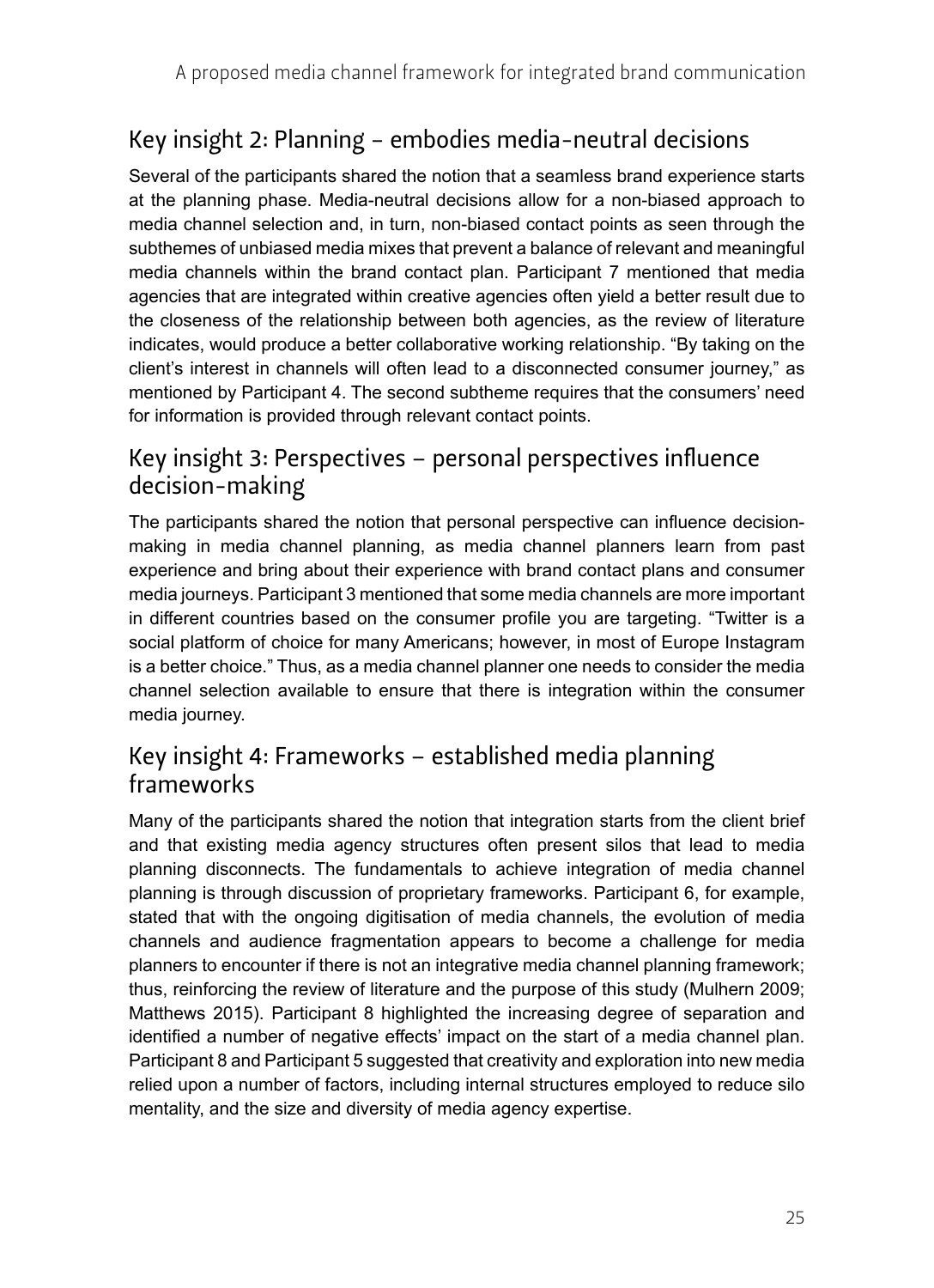### Key insight 5: Media contact points – relevance to overall brand contact plans

The participants were of the view that the balance of media contact points work in synergy upon identifying a media channel planning framework. Subthemes established under this theme build upon the consumer-centric synergy of the brand contact plan. Participant 7 found that traditional media channels, such as television, were more effective than new media channels, such as digital channels, as these media channels offer a range of measures relating to attitude and awareness aimed at gaining the consumer's attention. Participant 5 also established that the traditional channels of television, radio, newspapers and direct mail retain their historically favoured attributes of trust and reliability of information, even among "tech-savvy" younger audiences. For consumers to move through the brand contact plan, each contact point needs to be relevant and meaningful to the anticipated target audience. Therefore, the selection of contact points should encompass the consistency of the brand voice through the brand contact plan.

Upon completion of the in-depth interviews and consolidation of the thematic data analysis a proposed contemporary framework, which could be used within the field of media channel planning to provide integration of new and traditional media channels, was developed and shared with the participants in the study. Six of the eight participants assisted in crafting the proposed framework by primarily enhancing flexibility for media channel planners to revisit planning elements to ensure that brand and message integration can be achieved. To prevent the proposed framework from being seen as a linear process, its visual composition and depiction of elements consequently demonstrate how all elements of media channel planning work in unison to enable and achieve brand cohesion. Planning frameworks, as is also confirmed by the literature, should not be rigid and must provide a foundation for media channel planners to form a solution for integration within their brand contact plans (Matthews 2015; Pagani *et al*. 2019; Mosca & Casalegno 2020).

The changes incorporated in the proposed framework furthermore show a detailed approach with subtasks for media channel planners to consider. Media channel planners start with understanding the consumer profile, which specifically leads to insights into behaviours and determining a relevant media mix and media contact points, which in turn translate into potential connections delivered through the brand message and consumer media journey. However, as participants indicated, insights gained along the route can lead to planning movement within the framework, reviewing and reconsidering how variables could or should work together towards message integration and brand cohesion. Framework performance is therefore also reviewed as the final step to measure for improvements of the brand contact plan.

A final iteration of the proposed integrated media channel planning framework met with full participant approval and is presented in Figure 1. The participants confirmed that the framework supports the planning fluidity necessary to achieve integration within media channel planning.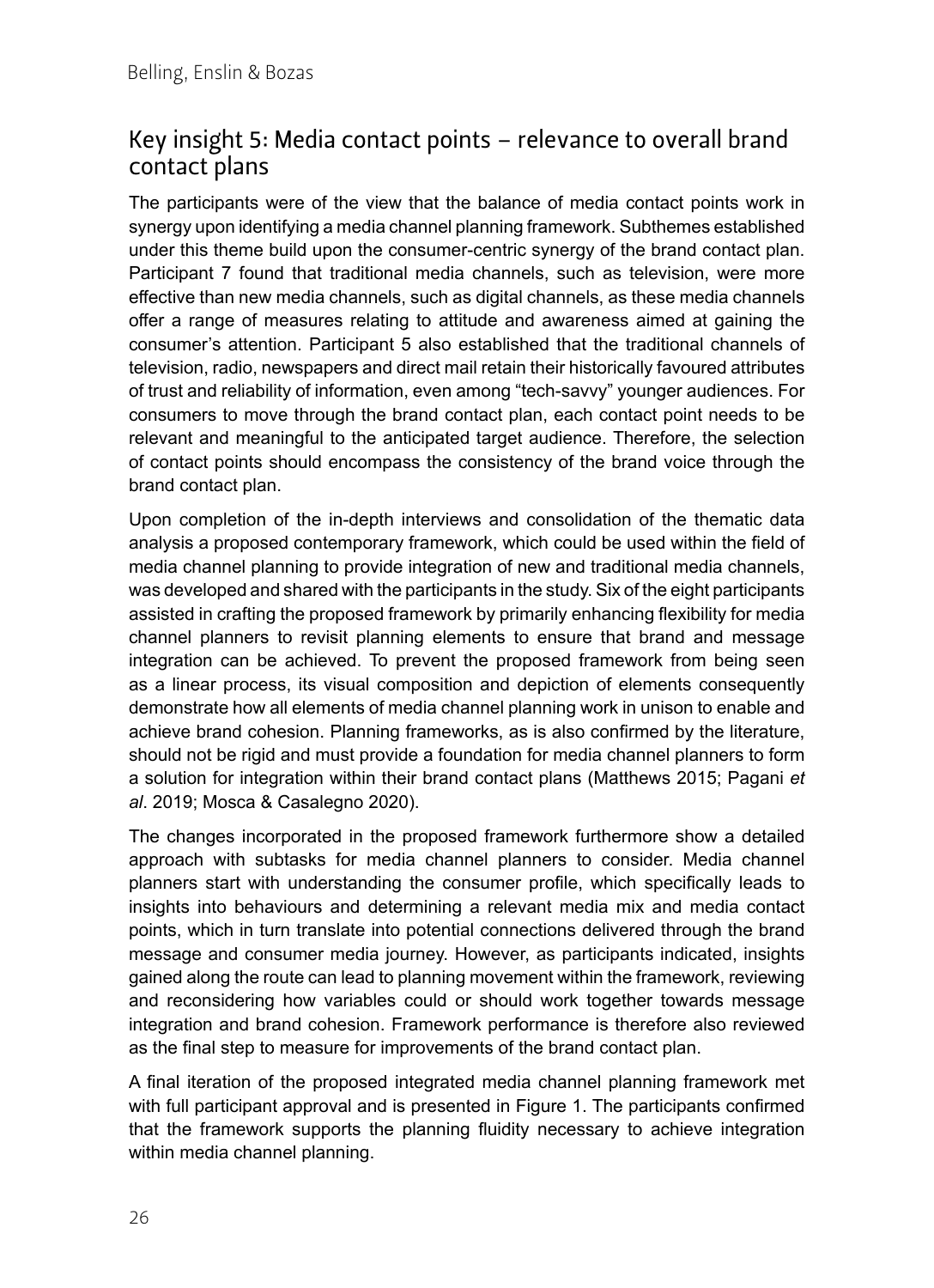

**FIGURE 1**: PROPOSED INTEGRATED MEDIA CHANNEL PLANNING FRAMEWORK

Overall the final iteration presented a synthesis of the literature review and the primary insights gained from the qualitative research to provide an integrative approach to the media channel planning process and to avoid a disconnect between new and traditional media channels (Mulhern 2009; Kotler 2014; Matthews 2015; Young 2016; Mosca & Casalegno 2020). Achieving integration in media channel planning across the multitude of media channels available is the challenge participants mentioned most frequently. While the categories of new and traditional media channels are not shown as specific elements in the framework, this was purposeful to not limit the considered media to new and traditional. Instead, new and existing media channels can be considered using this framework to ensure integration. The measurement of success is ensuring seamless brand message transitions across the media channels.

The proposed integrated media channel planning framework brings together the common and essential elements of media channel planning (consumer journey, consumer profile, metrics and media contact points) into an integrative media channel planning framework for media channel planners. This contemporary framework is therefore also the starting point for future research and the development of case studies facilitating integration in media channel planning and measuring the effect of media channel integration. Several of the participants also suggested that further research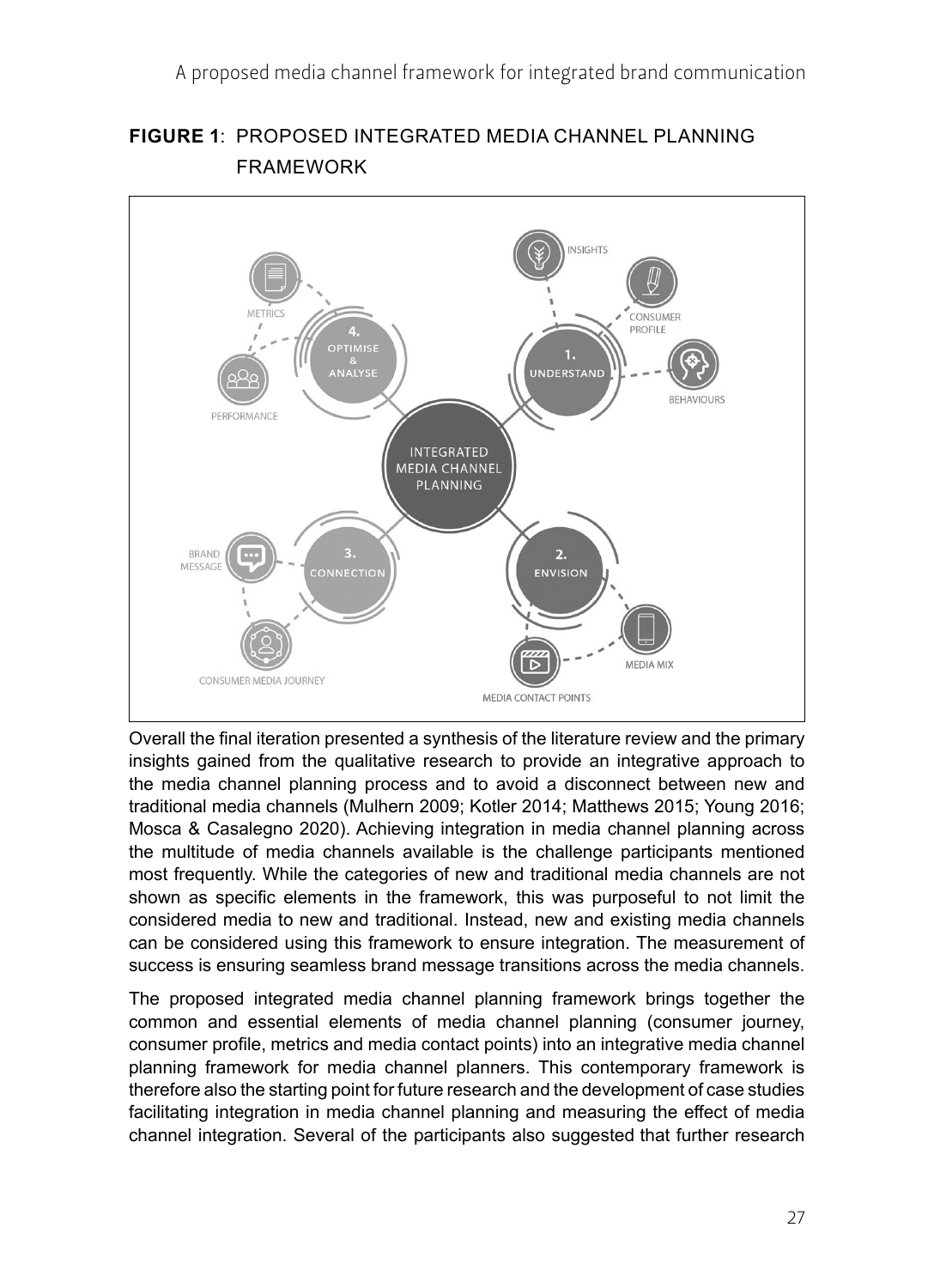should explore planning dynamics in each of the categories and sub-categories to produce detailed guides for media channel planners.

Lastly, research could focus on the application and nuanced development of the conceptual framework in and for specific markets and media environments. Insights from such a study could contribute to the expressed need for appropriate media channel integration based on South African consumer segments, as consumers utilise media channels across a multitude of different media contact points (Beakbane 2012; Wayne 2017).

### CONCLUSION

A study of literature was unable to uncover an integrated media channel framework in the public domain and media agency planning frameworks tend to be held confidential. Literature furthermore revealed a continued emphasis of traditional mass media channels and, at best, references to new media channel perspectives. Primary research thus explored media channel planning perspectives and frameworks through eight in-depth interviews with media channel planners at global media agencies and gained valuable insights into how new media channels are being incorporated into media channel planning frameworks. It is important to note that media channel planners recognise the need for an integrated media channel planning framework.

The overall value of this study is strategic to the practices of media planning as it presents a media channel framework for integrated brand communication planning and guides media channel planners to:

- ♦ recognise the importance of consumer targeting profiling in the planning of a brand contact plan;
- $\bullet$  integrate new and traditional media channels in media channel planning;
- ♦ reflect the value of media contact points within the consumer media journey; and
- ♦ establish primary and secondary media channels as conduits in the consumer media journey.

Integration is achievable within media channel planning when it is shaped by thorough research, understanding of the target consumer profile, and a fluid consumer media journey. Based on the feedback from the experienced media channel planners interviewed, the proposed integrated media channel framework has the potential to assist media channel planners in effectively incorporating existing and new media channels in seamless consumer journeys toward integrated brand communication. In doing so, the media channel planners will thus be more effective in conveying the brand message to the target audience in each of the media channels they use within their brand contact plans.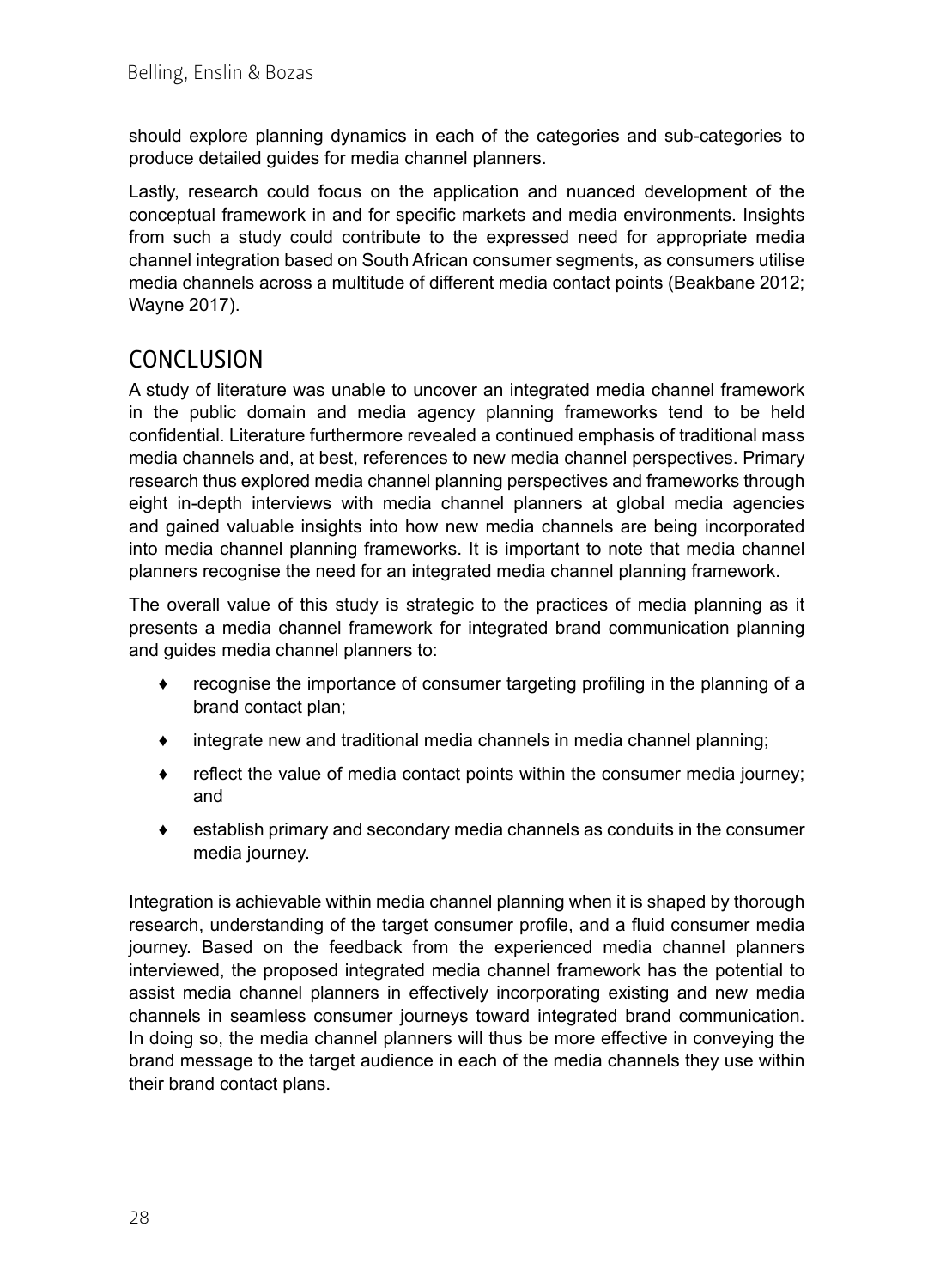#### **REFERENCES**

- Agostini, J.M. 1961. How to estimate unduplicated audience. *Journal of Advertising Research* 1(3): 24-27.
- Armstrong, G. 2009. *Marketing*. Harlow: Prentice Hall.
- Beakbane, T. 2012. *Integrated marketing communication*. London: Simon and Schuster.
- Belch, G.E. & Belch, M.A. 2008. *Advertising and promotion: An integrated marketing communications perspective*. (Eight edition). New York: McGraw-Hill. [https://doi.](https://doi.org/10.1002/9781405186407.wbieci038) [org/10.1002/9781405186407.wbieci038](https://doi.org/10.1002/9781405186407.wbieci038)
- Benady, D. 2014. How technology is changing marketing. *The Guardian*. [Online]. Available at: [https://www.theguardian.com/Media-Network/Media-Networkblog/2014/Sep/29/](https://www.theguardian.com/Media-Network/Media-Networkblog/2014/Sep/29/Technology-Changing-Marketing-Digital-Media) [Technology-Changing-Marketing-Digital-Media](https://www.theguardian.com/Media-Network/Media-Networkblog/2014/Sep/29/Technology-Changing-Marketing-Digital-Media) [Accessed on 2 November 2017].
- Castronovo, C. & Huang, L. 2012. Social media in an alternative marketing communication model. *Journal of Marketing Development and Competitiveness* 6(1): 17.
- Chen, Q. & Xing, S. 2019. *Research on the reform of classroom informatization from the perspective of media integration*. The first International Symposium on Management and Social Sciences (ISMSS 2019). Texas: Atlantis Press. [https://doi.org/10.2991/](https://doi.org/10.2991/ismss-19.2019.48) [ismss-19.2019.48](https://doi.org/10.2991/ismss-19.2019.48)
- Clarke, R. 2014. The prospects for consumer-oriented social media. *Organizacija* 47(4): 219-230.<https://doi.org/10.2478/orga-2014-0024>
- Dasgupta, S. & Grover, P. 2019. Impact of digital strategies on consumer decision journey. *Academy of Marketing Studies Journal* 23(1): 1-14.
- Demmers, J., Weltevreden, J.W. & Van Dolen, W.M. 2020. Consumer engagement with brand posts on social media in consecutive stages of the customer journey. *International Journal of Electronic Commerce* 24(1): 53-77. [https://doi.org/10.1080](https://doi.org/10.1080/10864415.2019.1683701) [/10864415.2019.1683701](https://doi.org/10.1080/10864415.2019.1683701)
- De Vries, L., Gensler, S. & Leeflang, P. 2012. Popularity of brand posts on brand fan pages: An investigation of the effects of social media marketing. *Journal of Interactive Marketing* 26(2): 83-91.<https://doi.org/10.1016/j.intmar.2012.01.003>
- Dias, S., Sutton, A.J., Ades, A.E. & Welton, N.J. 2013. Evidence synthesis for decision making 2: A generalized linear modeling framework for pairwise and network metaanalysis of randomized controlled trials. *Medical Decision Making* 33(5): 607-617. <https://doi.org/10.1177/0272989X12458724>
- Duncan, T. 2005. *Principles of advertising and IMC*. Boston: McGraw-Hill/Irwin.
- Edelman, D. 2015. The new consumer decision journey. [Online]. Available at: [https://](https://Www.Mckinsey.Com/Business-Functions/Marketing-And-Sales/Our-Insights/The-New-Consumer-Decision-Journey) [Www.Mckinsey.Com/Business-Functions/Marketing-And-Sales/Our-Insights/The-](https://Www.Mckinsey.Com/Business-Functions/Marketing-And-Sales/Our-Insights/The-New-Consumer-Decision-Journey)[New-Consumer-Decision-Journey](https://Www.Mckinsey.Com/Business-Functions/Marketing-And-Sales/Our-Insights/The-New-Consumer-Decision-Journey) [Accessed on 4 March 2018].
- Frost, P. 2015. The marketing funnel is dead; new consumer path to purchase. [Online]. Available at: [https://www.practicalecommerce.com/The-Marketing-Funnel-Is-Dead-](https://www.practicalecommerce.com/The-Marketing-Funnel-Is-Dead-The-New-Consumer-Path-To-Purchase)[The-New-Consumer-Path-To-Purchase](https://www.practicalecommerce.com/The-Marketing-Funnel-Is-Dead-The-New-Consumer-Path-To-Purchase) [Accessed on 4 March 2018].
- Fuxman, L., Elifoglu, I., Chao, C. & Li, T. 2018. Digital advertising: A more effective way to promote businesses' products. *Journal of Business Administration Research* 3(2): 59.<https://doi.org/10.5430/jbar.v3n2p59>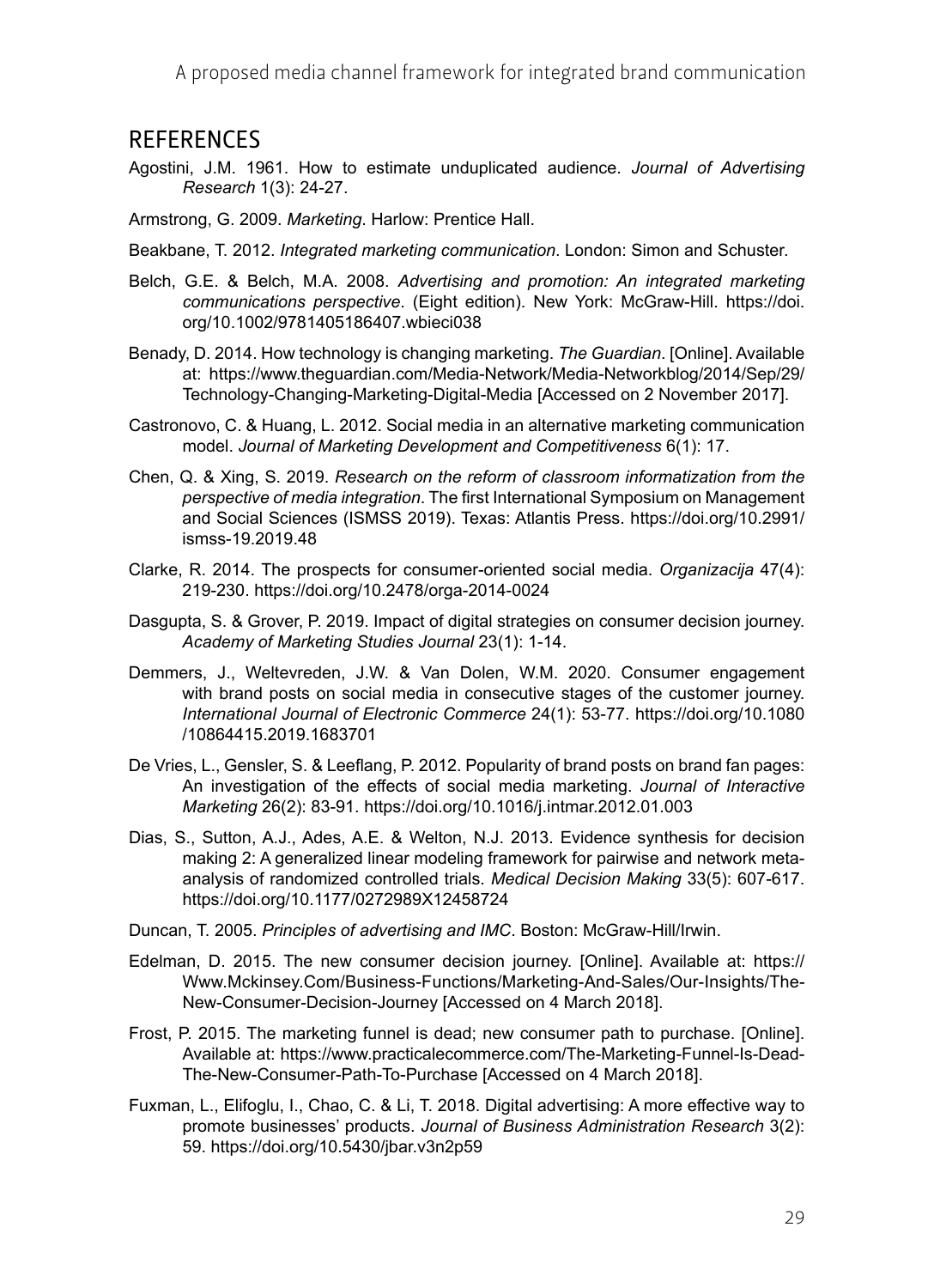- Gálvez, N.P. 2020. One click away. Towards a proposal of an affective model of media planning. *IROCAMM-International Review of Communication and Marketing Mix* 3(2): 7-21.<https://doi.org/10.12795/IROCAMM.2020.v02.i03.01>
- Hadjicharalambous, C. 2013. A unified framework for evaluating brand alliances and cobranding strategies: Implications and future directions. *Academy of Marketing Studies Journal* 17(2): 13.
- Hepp, A., Hjarvard, S. & Lundby, K. 2015. Mediatization: Theorizing the interplay between media, culture and society. *Media, Culture and Society* 37(2): 314-324. [https://doi.](https://doi.org/10.1177/0163443715573835) [org/10.1177/0163443715573835](https://doi.org/10.1177/0163443715573835)
- Huang, J., Zhong, N. & Yao, Y. 2014. A unified framework of targeted marketing using customer preferences. *Computational Intelligence* 30(3): 451-472. [https://doi.](https://doi.org/10.1111/coin.12003) [org/10.1111/coin.12003](https://doi.org/10.1111/coin.12003)
- Kannan, P.K. 2017. Digital marketing: A framework, review and research agenda. *International Journal of Research in Marketing* 34(1): 22-45. [https://doi.](https://doi.org/10.1016/j.ijresmar.2016.11.006) [org/10.1016/j.ijresmar.2016.11.006](https://doi.org/10.1016/j.ijresmar.2016.11.006)
- Kapferer, J. 1993. The challenges of branding. *Journal of Brand Management* 1(2): 77-78. <https://doi.org/10.1057/bm.1993.10>
- Katz, H. 2016. *The media handbook: A complete guide to advertising media selection, planning, research, and buying*. England: Routledge. [https://doi.](https://doi.org/10.4324/9781315537870) [org/10.4324/9781315537870](https://doi.org/10.4324/9781315537870)
- Killian, G. & Mcmanus, K. 2015. A marketing communications approach for the digital era: Managerial guidelines for social media integration. *Business Horizons* 58(5): 539- 549.<https://doi.org/10.1016/j.bushor.2015.05.006>
- Koekemoer, L. 2014. *Marketing communication*. (First edition). Cape Town: Juta.
- Kosterich, A. & Napoli, P. 2015. Reconfiguring the audience commodity. *Television and New Media* 17(3): 254-271. <https://doi.org/10.1177/1527476415597480>
- Kotler, P. 2012. *FAQs on marketing*. Singapore: Marshall Cavendish.
- Kotler, P. 2014. *Kotler on marketing*. (Third edition). New York: Free Press.
- Kotler, P., Burton, S., Deans, K., Brown, L. & Armstrong, G. 2013. *Marketing*. (Ninth edition). Frenchs Forest: Pearson Australia.
- Lane, W., King, K., Reichert, T. & Kleppner, O. 2011. *Kleppner's advertising procedure*. Upper Saddle River: Pearson.
- Laurie, S. & Mortimer, K. 2019. How to achieve true integration: The impact of integrated marketing communication on the client/agency relationship. *Journal of Marketing Management* 35(3-4): 231-252.<https://doi.org/10.1080/0267257X.2019.1576755>
- LoGrasso, M.F. 2016. Easing the burden of external reporting. *New Directions for Institutional Research* 2015(166): 61-72.<https://doi.org/10.1002/ir.20131>
- Macinnis, D., Park, C. & Priester, J. 2015. *Handbook of brand relationships*. Abingdon: Routledge.<https://doi.org/10.4324/9781315703886>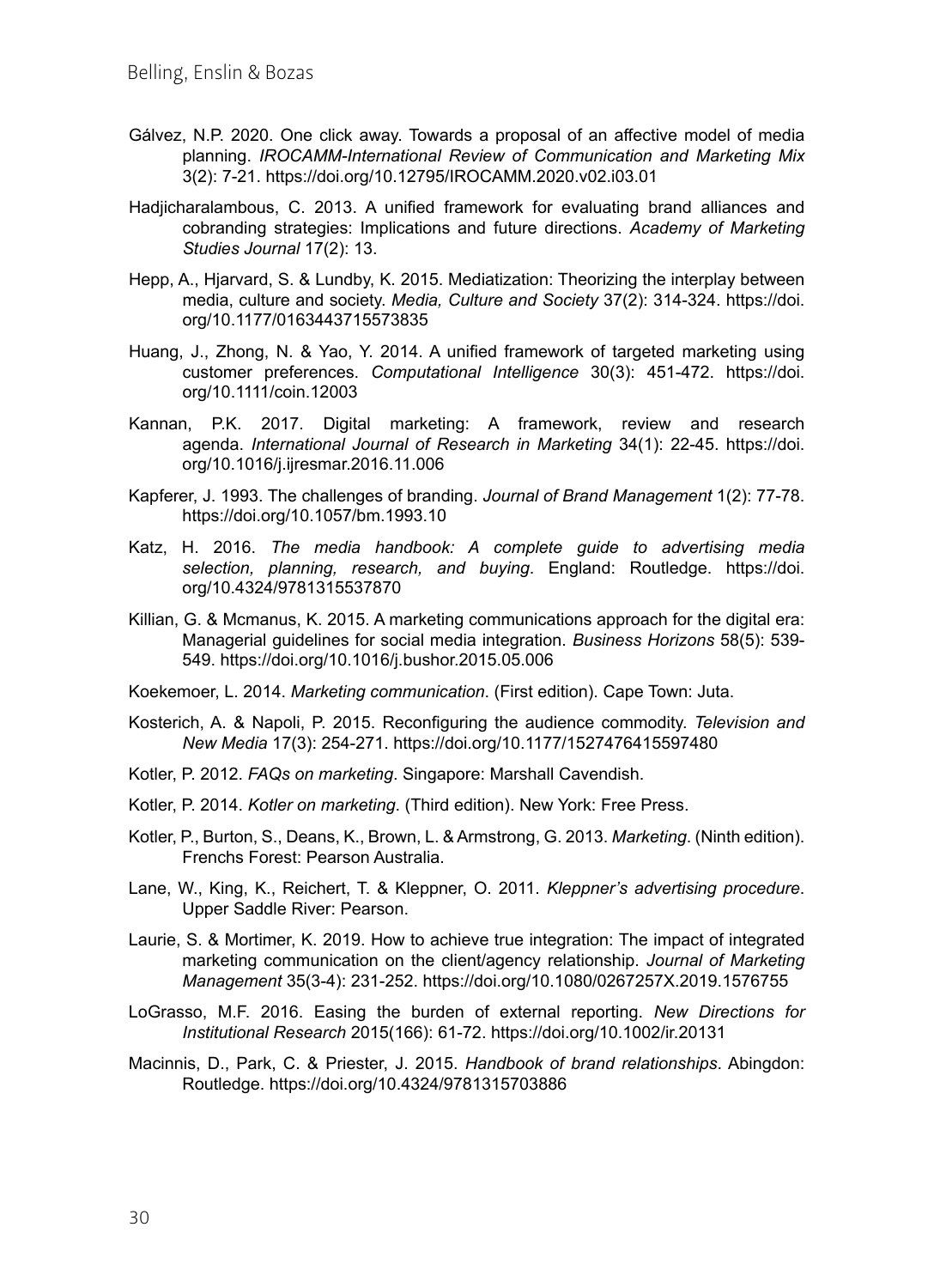- Maity, M. & Dass, M. 2014. Consumer decision-making across modern and traditional channels: E-commerce, M-commerce, in-store. *Decision Support Systems* 61: 34- 46.<https://doi.org/10.1016/j.dss.2014.01.008>
- Matthews, P. 2015. Social media, community development and social capital. *Community Development Journal* 51(3): 419-435. <https://doi.org/10.1093/cdj/bsv040>
- Mirzabeiki, V. & Saghiri, S.S. 2020. From ambition to action: How to achieve integration in omni-channel? *Journal of Business Research* 110: 1-11. [https://doi.org/10.1016/j.](https://doi.org/10.1016/j.jbusres.2019.12.028) [jbusres.2019.12.028](https://doi.org/10.1016/j.jbusres.2019.12.028)
- Mosca, F. & Casalegno, C. 2020. Managing integrated brand communication strategies in the online era: New marketing frontiers for luxury goods. In: *Global branding: Breakthroughs in research and practice*. IGI Global. [https://doi.org/10.4018/978-1-](https://doi.org/10.4018/978-1-5225-9282-2.ch012) [5225-9282-2.ch012](https://doi.org/10.4018/978-1-5225-9282-2.ch012)
- Mulhern, F. 2009. Integrated marketing communications: From media channels to digital connectivity. *Journal of Marketing Communications* 15(2-3): 85-101. [https://doi.](https://doi.org/10.1080/13527260902757506) [org/10.1080/13527260902757506](https://doi.org/10.1080/13527260902757506)
- Newman, D. 2014. The role of paid, owned and earned media in your marketing strategy. [Online]. Available at: [https://www.forbes.com/Sites/Danielnewman/2014/12/03/](https://www.forbes.com/Sites/Danielnewman/2014/12/03/The-Role-Of-Paid-Owned-And-Earned-Media-In-Your-Marketing-Strategy/#202bf01428bf) [The-Role-Of-Paid-Owned-And-Earned-Media-In-Your-Marketing-](https://www.forbes.com/Sites/Danielnewman/2014/12/03/The-Role-Of-Paid-Owned-And-Earned-Media-In-Your-Marketing-Strategy/#202bf01428bf)[Strategy/#202bf01428bf](https://www.forbes.com/Sites/Danielnewman/2014/12/03/The-Role-Of-Paid-Owned-And-Earned-Media-In-Your-Marketing-Strategy/#202bf01428bf) [Accessed on 21 March 2018].
- Pagani, M., Racat, M. & Hofacker, C.F. 2019. Adding voice to the omni-channel and how that affects brand trust. *Journal of Interactive Marketing* 48: 89-105. [https://doi.](https://doi.org/10.1016/j.intmar.2019.05.002) [org/10.1016/j.intmar.2019.05.002](https://doi.org/10.1016/j.intmar.2019.05.002)
- Rana, D. 2015. Integrated brand communication. [Online] 14.139.111.26. Available at: <http://14.139.111.26/Xmlui/Handle/1/76> [Accessed on 27 March 2018].
- Reis, R. 2016. The impact of media on traditional communities. *Media and Communication* 4(2): 1.<https://doi.org/10.17645/mac.v4i2.648>
- Rubtcova, M. & Pavenkov, O. 2019. Theory and practice of media planning: Aspect of methods. ISERD–575th International Conference on Economics, Management and Social Study (ICEMSS).
- Saunders, M., Lewis, P. & Thornhill, A. 2012. Research methods for business students. (First edition). Harlow: Prentice Hall.
- Shpak, N., Kuzmin, O., Dvulit, Z., Onysenko, T. & Sroka, W. 2020. Digitalization of the marketing activities of enterprises. *Case Study Information* 11(2): 109. [https://doi.](https://doi.org/10.3390/info11020109) [org/10.3390/info11020109](https://doi.org/10.3390/info11020109)
- Sissors, J. & Baron, R. 2010. *Advertising media planning*. New York: McGraw-Hill.
- Straker, K., Wrigley, C. & Rosemann, M. 2015. Typologies and touchpoints: Designing multi-channel digital strategies. *Journal of Research in Interactive Marketing* 9(2): 110-128. <https://doi.org/10.1108/JRIM-06-2014-0039>
- Subramanian, K.R. 2015. Advertising clutter and consumer apathy. *GE-International Journal of Management Research* 3(6): 309-322.
- Velasquez, M. & Hester, P.T. 2013. An analysis of multi-criteria decision making methods. *International Journal of Operations Research* 10(2): 56-66.